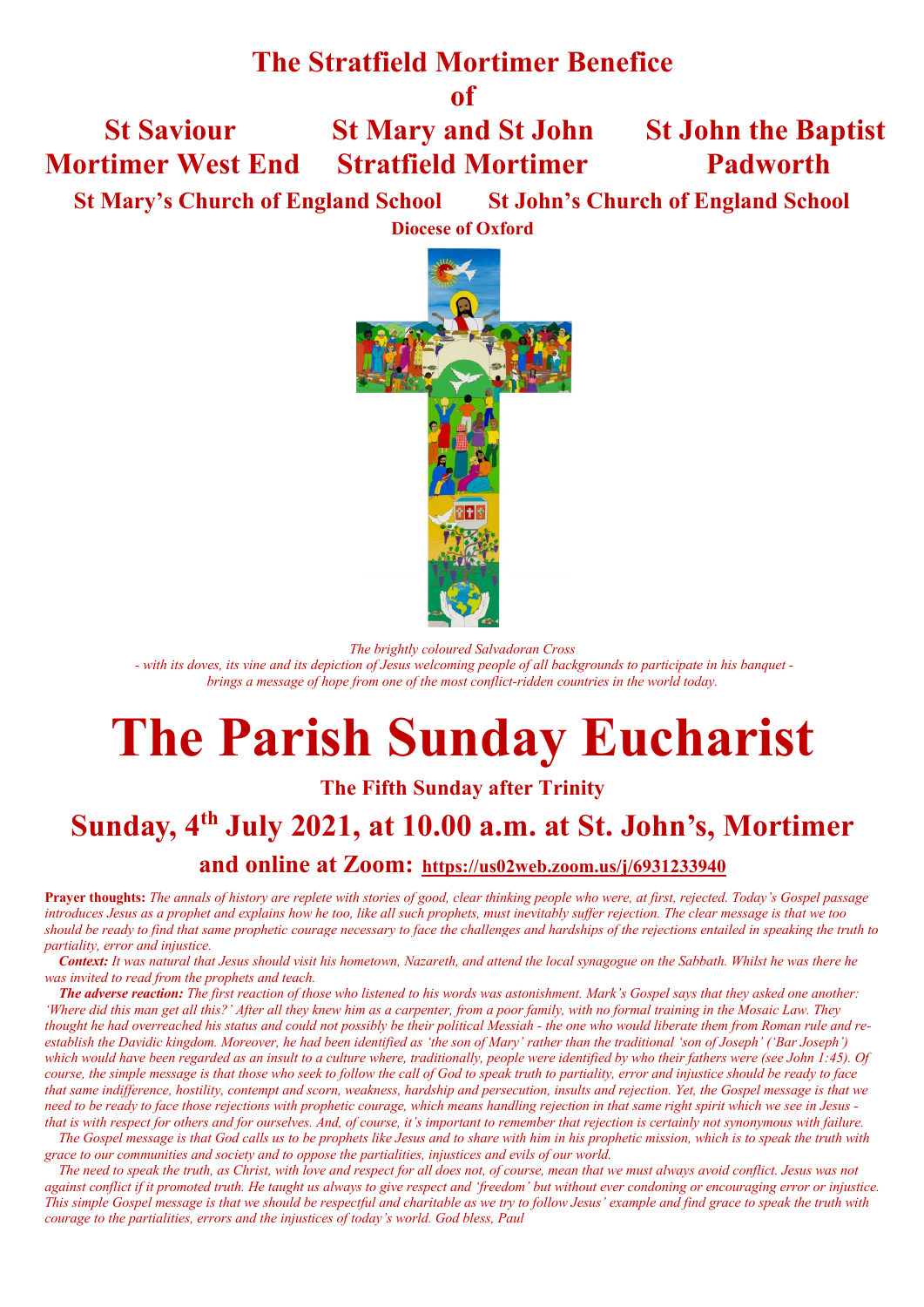# **The Parish Sunday Eucharist**

*This Holy Memorial is known by various names: 1) 'The Eucharist' - which means 'Thanksgiving' - because Jesus offered himself in love; 2) 'the Lord's Supper' - or 'Breaking of the Bread' - because we celebrate it as a shared meal; 3) 'Holy Communion,' because we become one with Christ by receiving him; and 4) 'Holy Mass' - holy sending - because it gives us a mission: to go in peace to serve the Lord.*

*If you are not able to come to St John's please do share in this online service from your own home. May God bless us as we join to worship together. The present rules and guidelines about attendance, distancing, singing & speaking in churches will be followed carefully.*

#### **HYMN**

**Lord of all hopefulness, Lord of all joy, whose trust, ever child-like, no cares could destroy, be there at our waking, and give us, we pray, your bliss in our hearts, Lord, at the break of the day.**

**Lord of all eagerness, Lord of all faith, whose strong hands were skilled at the plane and the lathe, be there at our labours, and give us, we pray, your strength in our hearts, Lord, at the noon of the day.**

**Lord of all kindliness, Lord of all grace, your hands swift to welcome, your arms to embrace, be there at our homing, and give us, we pray, your love in our hearts, Lord, at the eve of the day.**

#### **THE GATHERING**

Priest In the name of God - the Father, the Son, and the Holy Spirit.

**All Amen.**

*The priest may introduce the Eucharist.*

### **THE GREETING**

*The greeting proclaims the presence of the Lord with us. The Penitential Rite, the Gloria and the Opening Prayer follow. The purpose of these preliminary rites is to help the people, gathered for the celebration of the Eucharist, to join with each other as a worshipping community, and to prepare to listen to the Word of God and to celebrate the Eucharist - the Great Thanksgiving.*

The Lord be with you

**All And also with you.**

#### **PRAYERS OF PENITENCE**

*We call to mind our sins to repent of them / turn from them and to ask fogiveness of God and each other. The Invitation to Confession.*

As we prepare to celebrate the mystery of God's love, revealed in Word and Sacrament, let us call to mind our sins.

*A pause for silent reflection follows.*

**All I confess to almighty God, and to you, my brothers and sisters, that I have sinned through my own fault, in my thoughts and in my words, in what I have done and in what I have failed to do.**

#### **The Absolution**

 **+** Almighty God have mercy on you, forgive you your sins, and bring you to everlasting life. **All Amen.**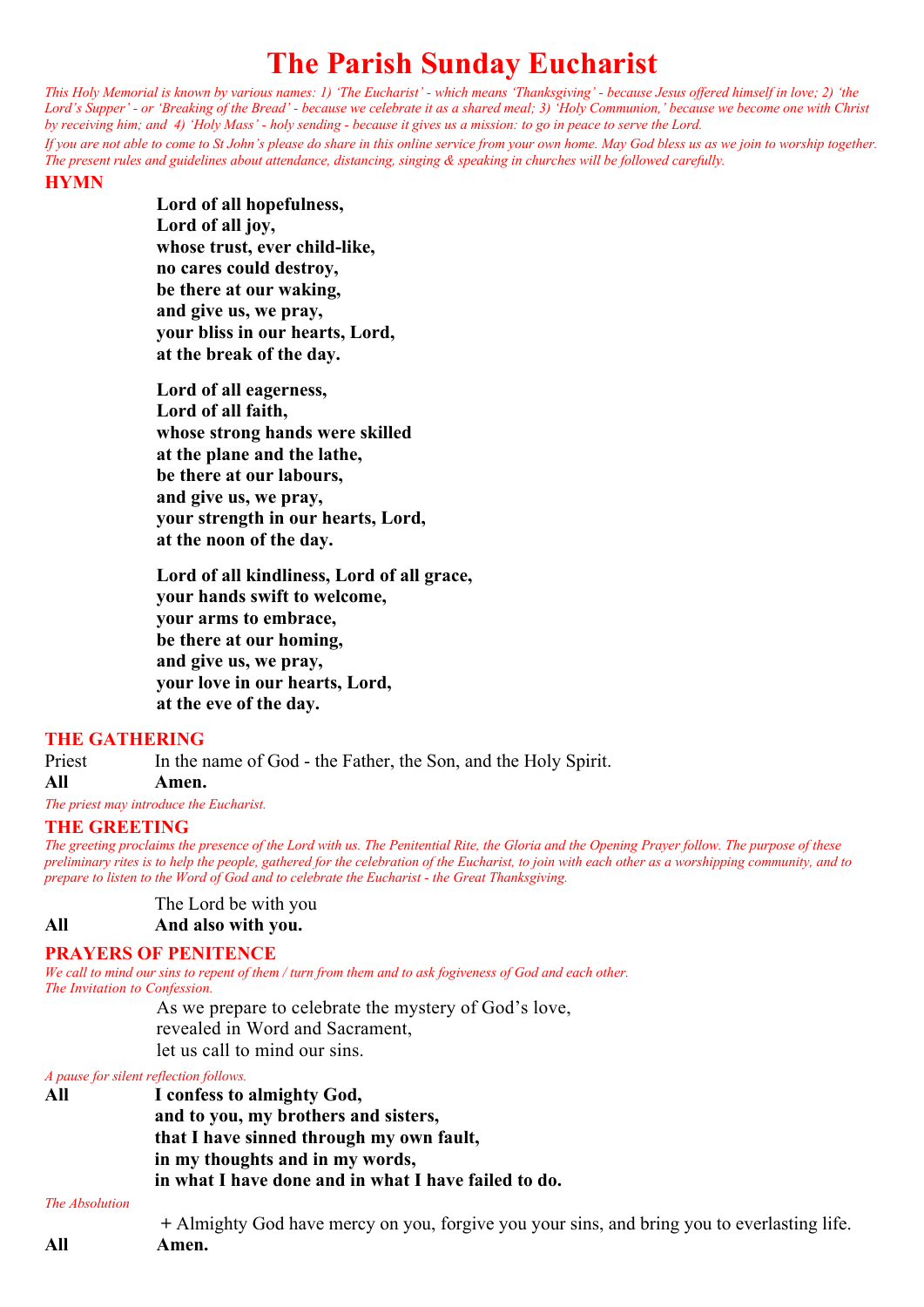#### **THE GLORIA**

**Glory to God, glory to God, Glory to the Father! Glory to God, glory to God, glory to the Father!** *To God be glory forever! To God be glory forever! Alleluia, Amen! Alleluia, Amen! Alleluia, Amen!*

**Glory to God, glory to God, Glory to Christ Jesus! Glory to God, glory to God, glory to Christ Jesus!** *To God be glory forever! To God be glory forever! Alleluia, Amen! Alleluia, Amen! Alleluia, Amen!*

**Glory to God, glory to God, Glory to the Spirit! Glory to God, glory to God, glory to the Spirit!** *To God be glory forever! To God be glory forever! Alleluia, Amen! Alleluia, Amen! Alleluia, Amen!*

### **THE COLLECT**

Priest Let us pray.

*Together we spend a few moments in silence, realising, and giving thanks, that we are in the presence of God our Father to whom we make our prayers. The prayer'collects' our thoughts.* 

Priest Almighty and everlasting God,

by whose Spirit the whole body of the Church is governed and sanctified:

hear our prayer which we offer for all your faithful people,

that in their vocation and ministry they may serve you in holiness and truth

to the glory of your name; through our Lord and Saviour Jesus Christ,

who is alive and reigns with you, in the unity of the Holy Spirit, one God, now and for ever.

**All Amen.**

#### **THE LITURGY OF THE WORD**

*The Liturgy of the Word consists of readings from the scriptures; a sermon/homily, which expounds the readings; the Profession of Faith, which is the Creed of God's people; and the Prayer of the Faithful or General Intercessions in which the people of God intercede for all humankind and all creation.* 

*In the Liturgy of the Word God speaks to us of redemption and salvation and nourishes us with his 'word.' We are not only listening to past history. The God who speaks to Israel and to the early Church speaks to us today through the power of the Holy Spirit working within us as we listen to him*  and as he reveals the pattern for our lives. 'The word of God is something alive and active: it cuts like any double edged sword but more finely...it *can judge the secret emotions and thoughts'(The Letter to the Hebrews 4:12).*

#### **THE FIRST READING - 2 CORINTHIANS 12: 7 - 10. -** Read by Roger Jones

#### *Paul bears insults and weakness for the sake of Christ.*

Reader A reading from Second Letter of St Paul to the Corinthians.

In view of the extraordinary nature of these revelations, to stop me from getting too proud I was given a thorn in the flesh, a messenger of Satan to prevent me from getting proud. About this thing, I have pleaded with the lord three times for it to leave me, but he has said, 'My grace is enough for you: my power is at its best in weakness.' So I shall be very happy to make my weakness my special boast so that the power of Christ may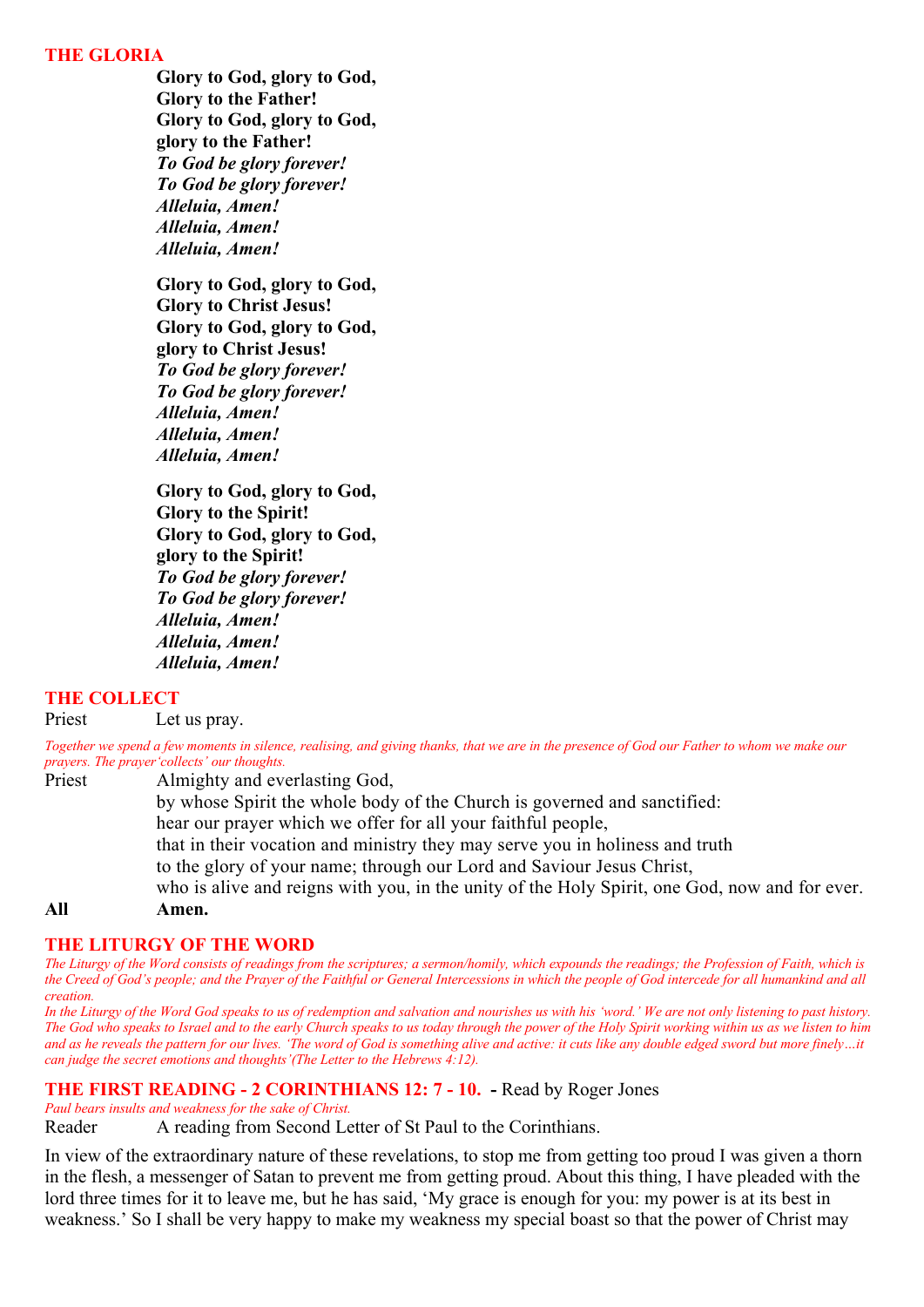stay over me, and that is why I am quite content with my weaknesses, and with the insults, hardships, persecutions, and the agonies I go through for Christ's sake. For it is when I am weak that I am strong.

#### *At the end of the reading:*

Reader This is the word of the Lord.

# **All Thanks be to God.**

*Now we hear the Gospel (the Good News) and acknowledge that we are his people and called to be part of his mission to the world inasmuch as we share his message and his life with faith, hope and love.*

# **THE GOSPEL ACCLAMATION**

**Alleluia, Alleluia, Alleluia.**

The spirit of the Lord has been given to me; *cf. Luke 4: 18.* He has sent me to bring the Good News to the poor. **Alleluia, Alleluia, Alleluia.**

# **THE GOSPEL READING** - **ST MARK'S GOSPEL 6: 1 - 6.**

*Mark's community may well have been experiencing persecution. By showing that Jesus himself was rejected Mark reassures his first readers. He also prepares us to accept this possible consequence of Christian discipleship.*

The Lord be with you. **All And also with you** .

Hear the Gospel of our Lord Jesus Christ according to Mark. **All Glory to you, O Lord.** 

Jesus went to his home town and his disciples accompanied him. With the coming of the Sabbath he began teaching in the synagogue and most of them were astonished when they heard him. They said, 'Where did this man get all this? What is this wisdom that has been granted him, and these miracles that are worked through him? This is the carpenter, surely, the son of Mary, the brother of James and Joset and Jude and Simon? His sisters, too, are they not here with us?' And they would not accept him. And Jesus said to them, 'A prophet is only despised in his own country, among his own relations and in his own house'; and he could work no miracle there, though cured some sick people through laying his hands on them. He was amazed at their lack of faith.

### *At the end of the Gospel*

This is the Gospel of the Lord.

**All Praise to you, O Christ.**

# **THE SERMON**

*We are a Eucharistic community in word and sacrament. Through the readings God has spoken to his people of his redeeming love and of the nourishment which his Spirit gives. Our priest now reflects with us on the readings of the day relating them to our Eucharistic celebration and to our ordinary life.*

*After the sermon there is a short period of silent reflection.*

# **THE PROFESSION OF CHRISTIAN FAITH - THE CREED**

*We make the profession of faith in response to the word of God written in the Gospels and spoken in the sermon. We testify that God is our Father who gives us new life through his Son and who calls us together in the power of his Spirit to be a Eucharistic people, a 'thanksgiving people', a living community of his abiding self-giving love.*

**All We believe and trust in God the Father who made the world.** 

**We believe and trust in his Son, Jesus Christ, who redeemed the world.** 

**We believe and trust in the Holy Spirit who gives life to the people of God. Amen**

# **THE PRAYER OF THE FAITHFUL OR GENERAL INTERCESSION**

*We are invited to pray for the needs of the Church's mission and for all people. Through baptism we have been made one with Christ, our great high priest, and we share in his intercessions before the Father for the needs of his Church and of all people. Our intercessions flow from our listening to the Gospel and sermon by which we have been made more aware of our Christian commitment.* 

 *This Prayer of the Faithful, or General Intercession, is announced and consists of a series of intercessions; we pray for the universal Church and its mission and for our bishop and for our benefice - our parishes and our two Church schools; for the world, for our Queen and country, for our local communities, families and friends; for the sick and suffering and for all in pain; for the departed. And in communion with Mary, St John the Evangelist, St John the Baptist and all the Saints of God we entrust one another and all people and all creation to God's saving love.*

Priest: In the power of the Holy Spirit of God, and in union with Christ Jesus, let us pray to the Father.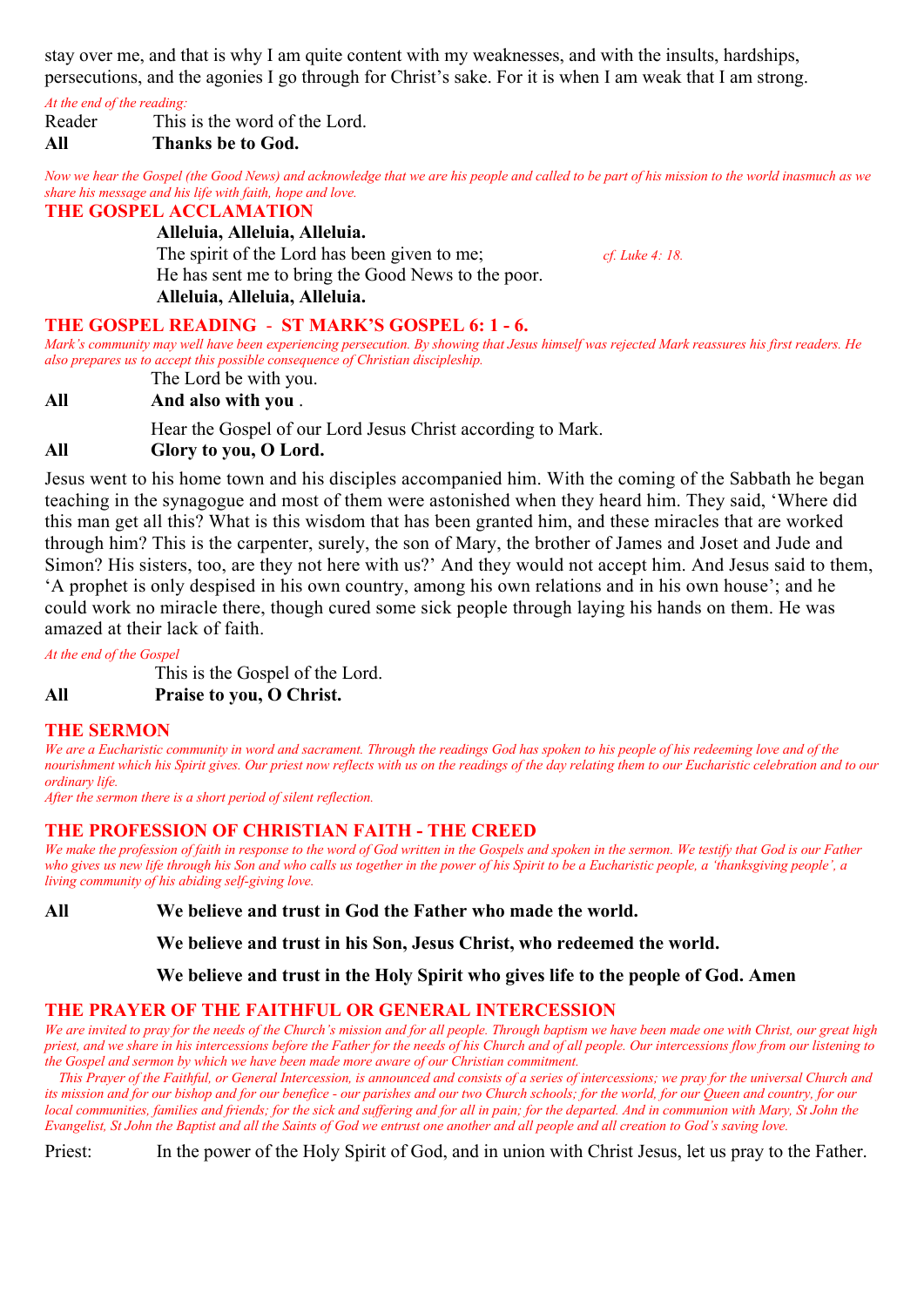#### *The deacon or minister continues:*

Heavenly Father, you promised through your Son Jesus Christ to hear us when we pray in faith, strengthen Justin our Archbishop, Steven our bishop, Olivia our area bishop, our benefice, our Church schools of St Mary's and St John's, and all your Church in the service of Christ, that we may live together in your love, and reveal your glory in the world…

# Lord, in your mercy  **Hear our prayer.**

Heavenly Father, bless and guide Elizabeth our Queen, our Government and our District and Village Councils. Give wisdom to all in authority and direct this and every nation in the ways of justice and peace that people everywhere may honour one another and seek the common good…

#### Lord, in your mercy  **Hear our prayer.**

Heavenly Father, Your Son shared the life of a family: in your love bless and protect our families, friends, and neighbours and help us to learn how to serve Christ in one another, and love as he loves us…

# Lord, in your mercy

# **Hear our prayer.**

Heavenly Father, we pray to you for all who suffer in body, mind or spirit…; give them hope in their troubles and bring them the joy of your salvation…

> Lord, in your mercy  **Hear our prayer.**

Heavenly Father, we remember before you all who have died recently …

 Lord, in your mercy  **Hear our prayer** 

Heavenly Father, we rejoice in the fellowship of Blessed Mary, St John the Evangelist, St John the Baptist and all your saints and we commend ourselves and all people to your unfailing love…

Priest Merciful Father,

### **All Accept these prayers for the sake of your Son, Our Saviour, Jesus Christ. Amen.**

### **THE LITURGY OF THE HOLY EUCHARIST**

*At the Last Supper Christ 'took some bread and when he had given thanks, broke it and gave it to his disciples, saying "This is my body which will be given for you; do this in remembrance of me". He did the same with the cup…' (Luke22:19-20). The Church, joyfully obedient to the Lord's command, celebrates the Eucharist taking care that our 'liturgy' corresponds to the words and actions of Christ: 1) Taking bread and wine - we take our own gifts to the Altar, such as our time and talents and our money for the poor and for ministry. 2) Giving thanks ( the meaning of the word Eucharist) - in the Eucharistic Prayer the priest, in the name of us all, says the great hymn of our thanksgiving to God for the whole work of salvation, in which the offerings become the Body and Blood of Christ. 3) The breaking of the one bread is a sign of the unity of the faithful – a sign of the unity which comes through sharing in Christ. 4) And in Holy Communion we receive Christ. In this way, Sunday by Sunday and day by day, the Church tries to carry out what the Lord asked his disciples to do in remembrance of him.*

### **THE PEACE**

*We acknowledge and give thanks for our unity with one another in Jesus Christ our Lord, which his death and resurrection have brought to us. He is the peace between us. The sign of peace echoes Christ's own resurrection greeting to his disciples. Before we share in the same bread we express our love for one another in Christ and pray for peace and unity (cf Luke 1.78,79).*

Priest Christ is our peace.

He has reconciled us to God in one body by the cross. We meet in his name and share his peace.

The peace of the Lord be always with you

### **All And also with you.**

### **THE PREPARATION OF THE ALTAR**

*The peoples' gifts of bread and wine are brought to the altar. The offerings of money is made and promised to support the wider ministry and work of the Church. Taking the Gifts: We give thanks to God for the gifts in the following words.*

Priest **BREAD** Blessed are you, Lord, God of all creation. Through your goodness we have this bread to offer, which earth has given and human hands have made. It will become for us the bread of life. **All Blessed be God for ever.**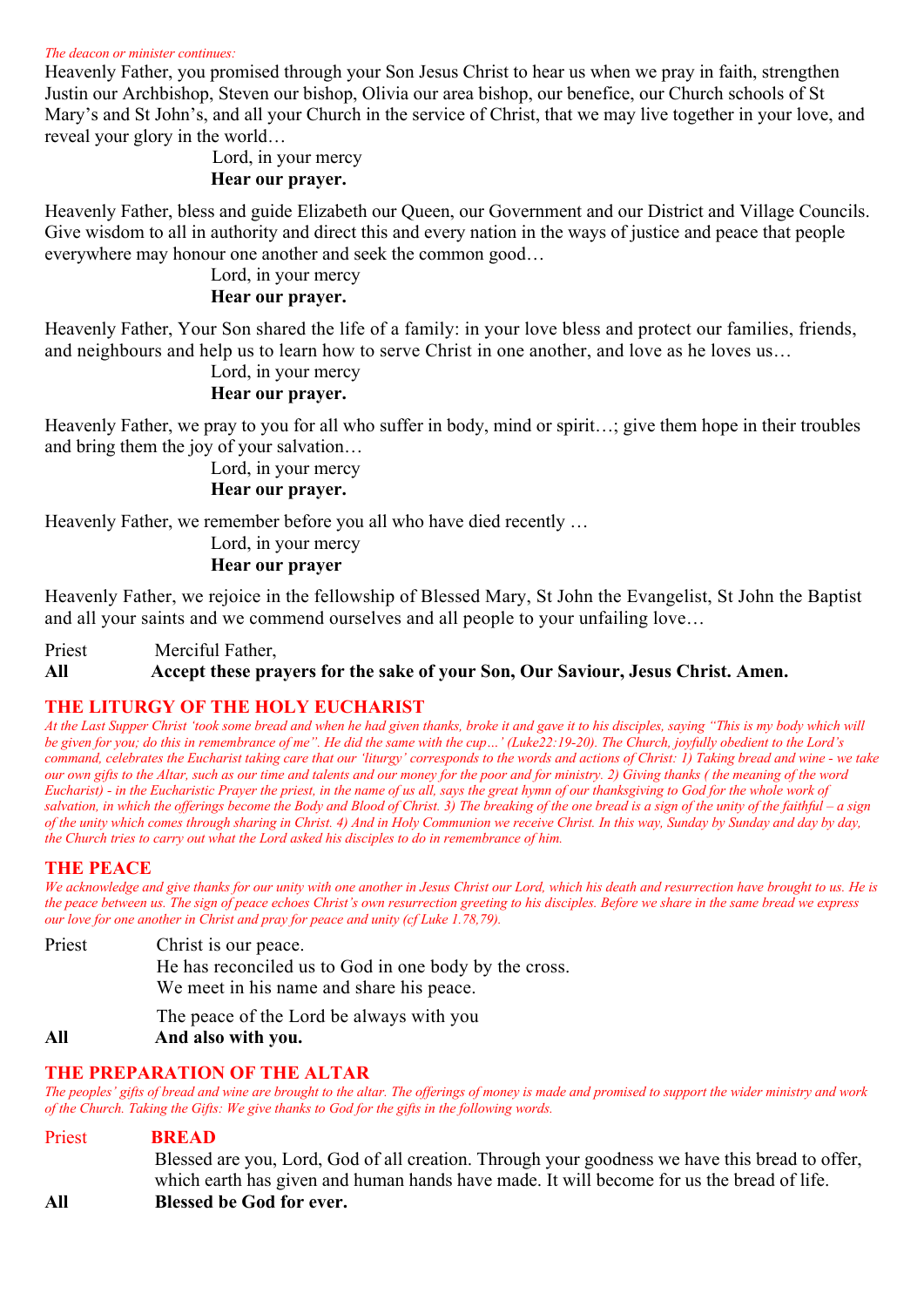# **WINE**

Blessed are you, Lord, God of all creation. Through your goodness we have this wine to offer, fruit of the vine and work of human hands. It will become for us the cup of salvation.

# **All All Blessed be God for ever.**

# **OUR TIME, TALENTS AND TREASURE/MONEY**

Blessed are you, Lord, God of all creation. Through your goodness we have the gifts of our time, talents and money to offer. May our offerings of our gifts be a sincere sign of our gratitude and our dedication to your service.

# **All Blessed be God for ever.**

*The priest prays quietly: Lord God, we ask you to receive us and be pleased with the sacrifice we offer you with humble, contrite and thankful hearts. The priest washes hands as an expression of the desire for inward purification, praying quietly: Lord, wash away my iniquity; cleanse me from my sin.*

# **PRAYER OVER THE GIFTS**

- Priest Pray my brothers and sisters, that my sacrifice and yours may be acceptable to God, the Almighty Father. **All May the Lord accept the sacrifice at your hands for the praise and glory of his name, for our good, and the good of all his Church.** Priest Amen. Lord, purify our hearts and lives and bring us closer to the life of heaven.
- **All Amen.**

# **THE EUCHARISTIC PRAYER**

*The Eucharistic Prayer is the centre and high point of the whole Christian celebration. This great prayer of praise and thanksgiving proclaims the wonderful works of God and through it we join ourselves with Christ in praise and thanksgiving to God the Father and in offering ourselves to him in union with Christ's self-offering on the cross. We express our share in the prayer, which is said by the priest on behalf of all the people, by listening inwardly and joining in the acclamations (joyful shouts or songs) and the Sanctus (the Holy, Holy, Holy which concludes the preface), the memorial acclamation and the great 'Amen' which concludes our Eucharistic Prayer.*

- Priest The Lord be with you.
- **All And also with you.**
- Lift up your hearts.
- **All We lift them to the Lord.**

Let us give thanks to the Lord our God.

### **All It is right to give thanks and praise.**

#### *The Preface praises God for his mighty acts:*

And now we give you thanks because at the Last Supper, as he sat at table with his apostles, he gave us this memorial of his passion to bring us its saving power until the end of time. In this sacrament you feed your people and strengthen them in holiness, so that the family of humankind may come to walk together in the light of faith and in one communion of love.

# **All Holy, holy, holy Lord, God of power and might, heaven and earth are full of your glory.**

**Hosanna in the highest. Blessed is he who comes in the name of the Lord. Hosanna in the highest.**

*We pray to the Father for the sending down of the Holy Spirit and recall the Lord's Supper.*

Priest We thank you, loving Father, because when we turned away you sent to us your Son Jesus Christ our Lord. He gave his life for us upon the cross. He shows us the way to live. Send your Holy Spirit that these gifts of bread and wine may be for us Christ's body and his blood. On the night before he died, when darkness had fallen, Jesus took bread. He gave thanks, broke it, and shared it with his disciples, saying:

'This is my body, given for you. Do this to remember me.'

After they had eaten he took the cup of wine, gave thanks, and shared it with his disciples, saying:

 'This is my blood, poured out for you and for many, for the forgiveness of sins. Do this to remember me.'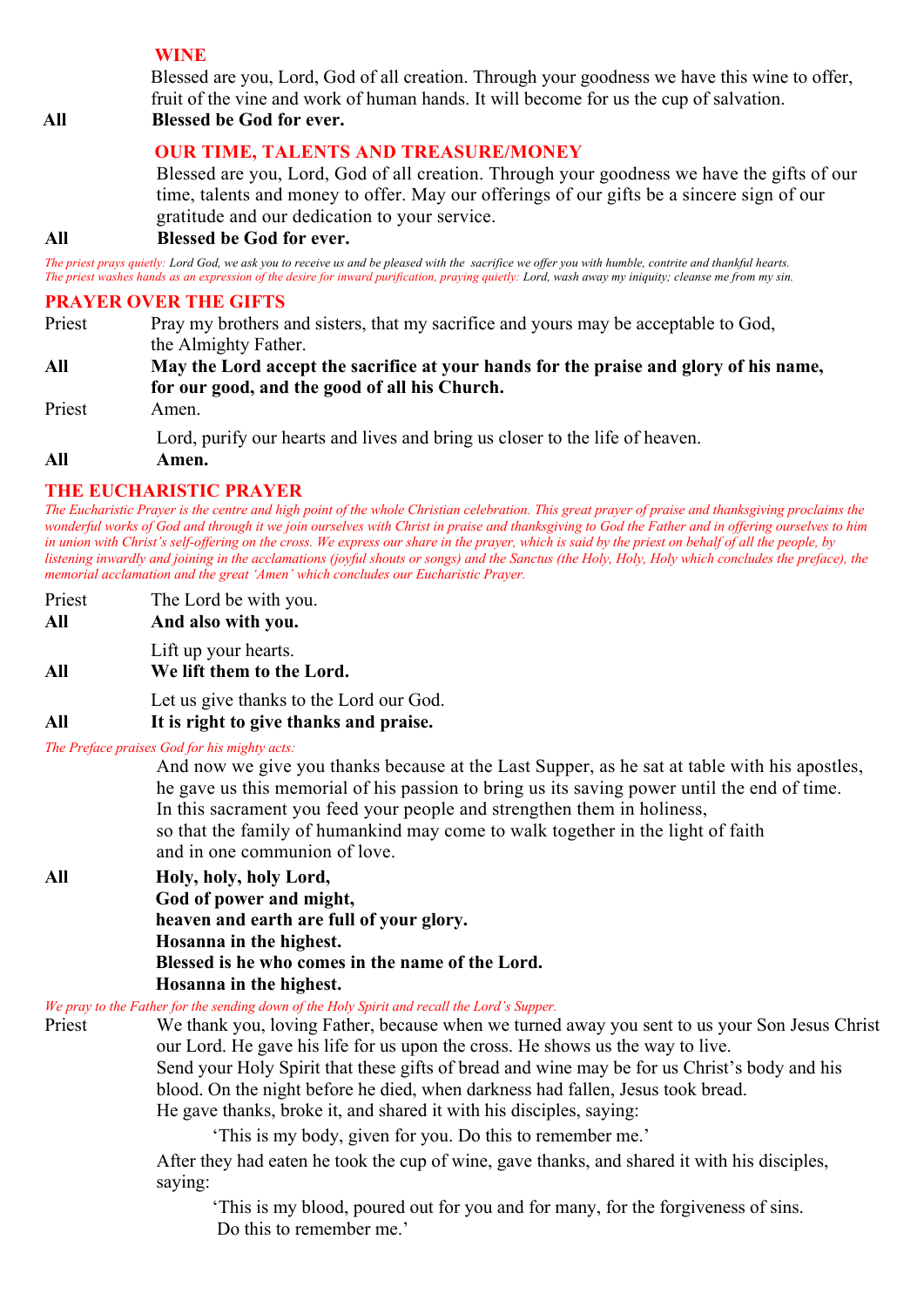So, Father, with this bread and this cup we celebrate his love, his death, his risen life.

As you feed us with these gifts, send your Holy Spirit upon us and change us more and more to be like Jesus our Saviour.

Help us, Father, to love one another, as we look forward to that day when suffering is ended and all creation is gathered in your loving arms.

And now with Mary, the Blessed Mother of our Lord, St John the Evangelist, St John the Baptist, and all your saints, we give you glory, through Jesus Christ

and in the strength of your Holy Spirit, today and for ever.

#### **All Amen.**

#### **HOLY COMMUNION**

*The communion rite lays strong emphasis on peace, unity and our prayer for forgiveness. We come together to the Lord's table in accordance with the Lord's command, 'Take, eat… take, drink', as a community bound together by the love of God manifest in Christ. We can all be confident in Christ's mercy as we respond to his call to come to his table. Our communal recitation of the Lord's Prayer - the prayer he taught us - prepares us for Holy Communion with our Lord.*

#### **THE LORD'S PRAYER**

Priest Looking for the coming of his kingdom, as our Saviour taught us, so let us pray: **All Our Father, who art in heaven, hallowed be thy name; thy kingdom come; thy will be done; on earth as it is in heaven. Give us this day our daily bread. And forgive us our trespasses, as we forgive those who trespass against us. And lead us not into temptation; but deliver us from evil.**

**For thine is the kingdom, the power and the glory, for ever and ever. Amen.**

### **THE BREAKING OF THE BREAD**

*The priest takes the host and breaks it over the cup, praying quietly:'May this mingling of the body and blood of our Lord Jesus Christ bring eternal life to us who receive it.''Because there is one bread, we who are many are one body, for we all partake of the one bread' (1 Corinthians 10:17) Christ's gesture of breaking bread with his disciples at the Last Supper gave the Eucharist the name of the 'breaking of bread.'. This gesture signifies that we who share one bread and one cup are made one. The breaking of the Eucharistic bread becomes a sign of unity and charity as the one bread is distributed to the family of God's people.*

Priest We break this bread to share in the body of Christ.

**All Though we are many, we are one body, because we all share in one bread.**

*The priest prepares quietly for Holy Communion. We may all join quietly in this prayer:Lord Jesus Christ, Son of the living God, by the will of the Father and the work of the Holy Spirit your death brought life to the world. By your holy body and blood free me from all my sins and from every evil. Keep me faithful to your teaching, and never let me be parted from you.*

### **PREPARATION FOR HOLY COMMUNION**

Priest Behold the Lamb of God who takes away the sin of the world. *cf. John 1: 29* Blessed are those who are called to his supper.

**All Lord, I am not worthy to receive you, but only say the word, and I shall be healed.**

*The sign of communion is more complete when given under both 'kinds' since then the sign of the eucharistic meal appears more clearly. However, we live in exceptional times when communion can only be given in one 'kind'when we can come to church. The priest takes the host, raises it a little and shows it saying: The Body of Christ. And the same with the cup saying: The Blood of Christ. When receiving Holy Communion the response and assent to Christ is:*

+ **Amen.** 

# **HYMN DURING HOLY COMMUNION**

**Give thanks with a grateful heart, give thanks to the Holy One; give thanks, because he's given Jesus Christ, his Son. Give thanks with a grateful heart, give thanks to the Holy One; give thanks, because he's given Jesus Christ, his Son.**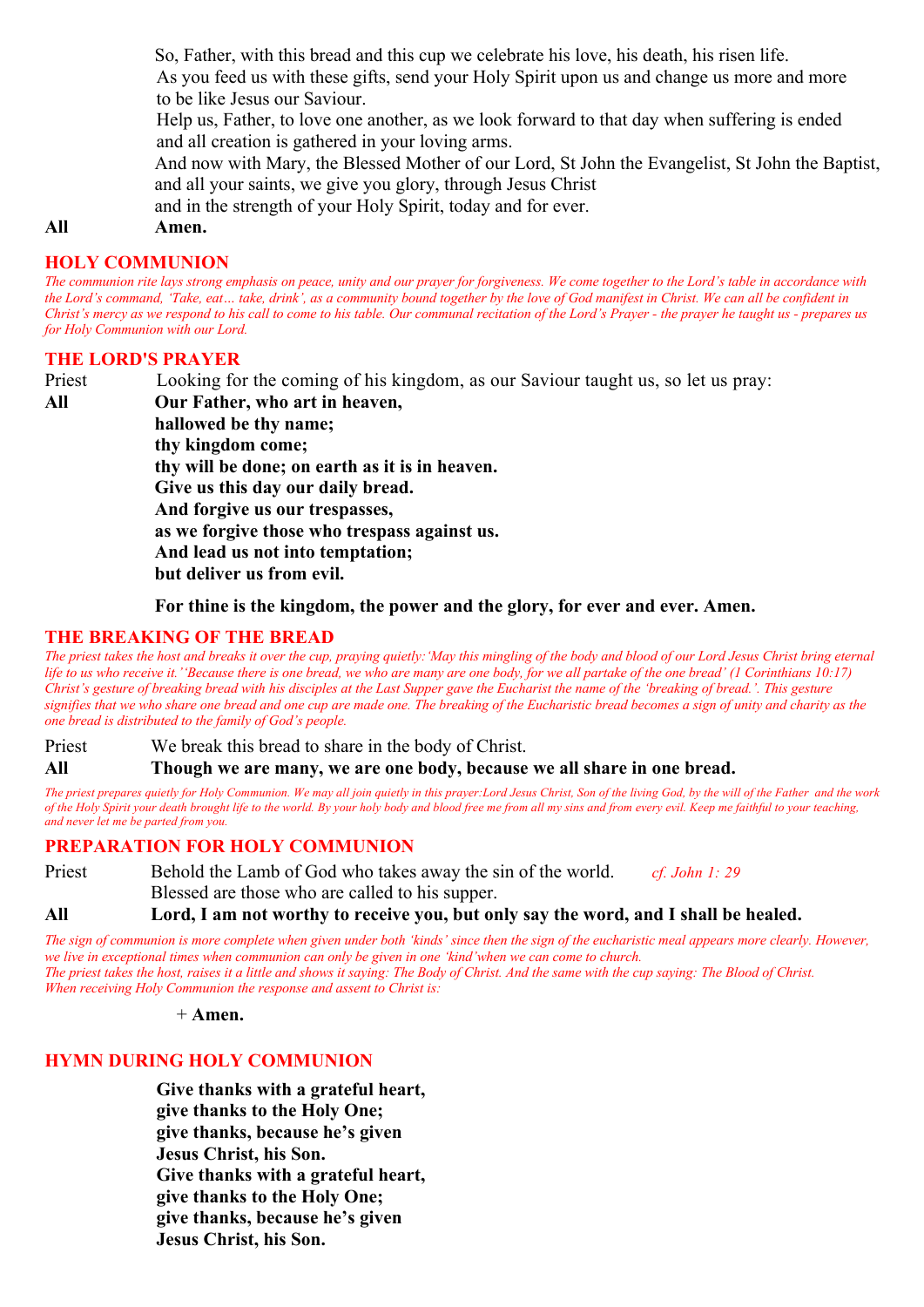**And now let the weak say 'I am strong', let the poor say 'I am rich', because of what the Lord has done for us; and now let the weak say 'I am strong', let the poor say 'I am rich', because of what the Lord has done for us. Give thanks…**

*After Holy Communion we may keep a further period of silence.*

#### **PRAYER AFTER HOLY COMMUNION**

Priest Let us pray

*The priest invites us all to pray that the Holy Eucharist will have its effect in trsansforming our lives and bring us all to God's kingdom. We pray together silently for a while before the Post Communion prayer.*

Priest Grant, O Lord, we beseech you, that the course of this world may be so peaceably ordered by your governance, that your Church may joyfully serve you in all godly quietness; through Jesus Christ our Lord. **All Amen.**

### **THE NOTICES FOR THE COMMUNITY ARE GIVEN.**

#### **THE CONCLUDING RITE**

The Lord be with you.

**All and also with you.**

#### **THE BLESSING**

The peace of God, which passes all understanding, keep your hearts and minds in the knowledge and love of God and of his Son Jesus Christ our Lord. **+** and the blessing of God almighty, the Father, the Son, and the Holy Spirit, be among you and remain with you always.

**All Amen.**

Go in the peace of Christ.

**All Thanks be to God.** 

#### **HYMN**

**Sent by the Lord am I; my hands are ready now to make the earth a place in which the kingdom comes.** 

**The angels cannot change a world of hurt and pain into a world of love, of justice and of peace.**

**The task is mine to do, to set it really free. O help me to obey; help me to do your will.**